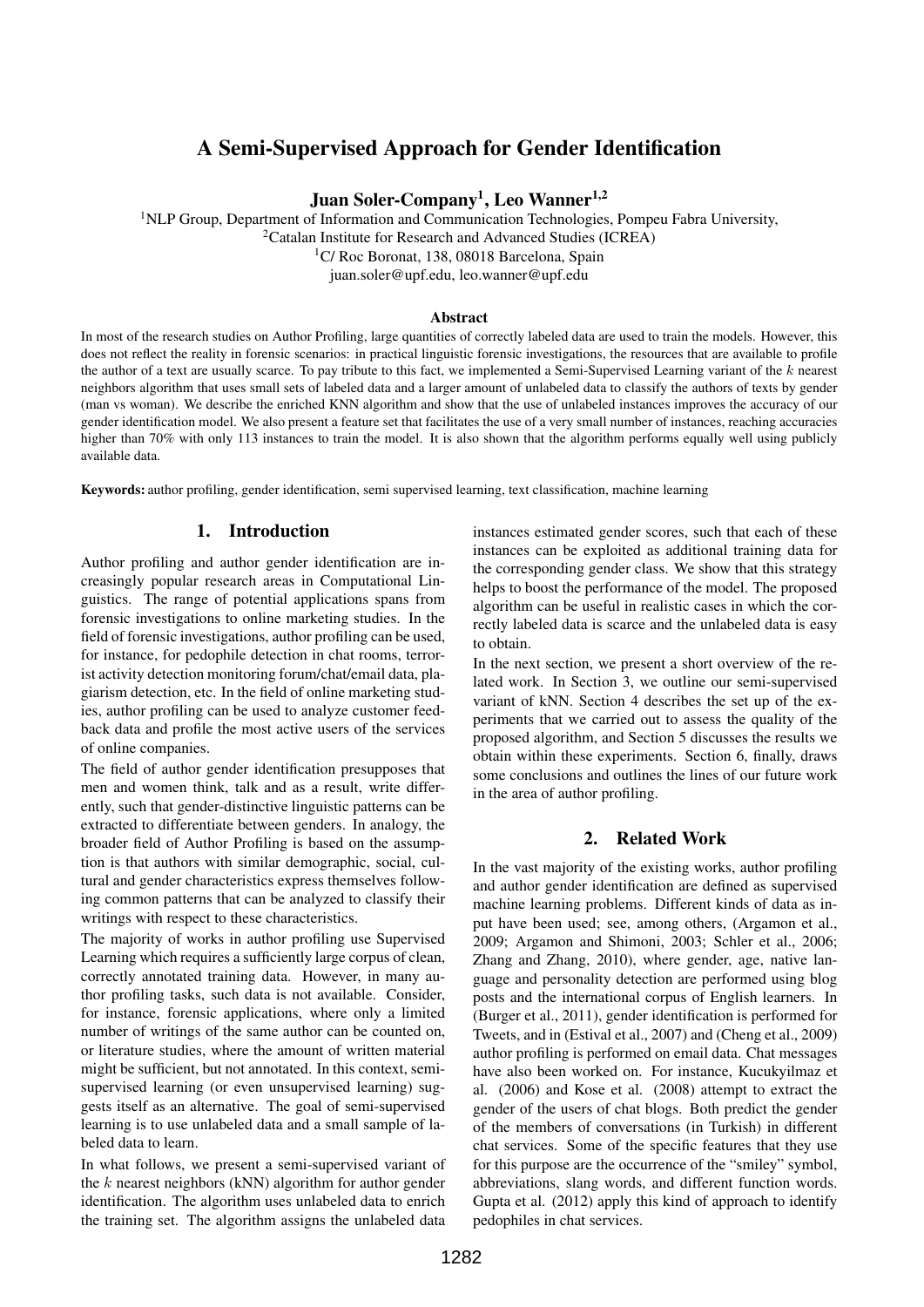In (Groom and Pennebaker, 2005), a study on the effects of sexual orientation in the writing of authors is presented. Very relevant for the progress of the state-of-the-art in the field is the yearly shared task on author profiling and similar applications such as plagiarism detection and author obfuscation is held; cf. (Stamatatos et al., 2015a; Stamatatos et al., 2015b; Stamatatos et al., 2015c; Hagen et al., 2015) for more information on the shared tasks.

However, hardly any work has been done on approaching author profiling as a semi-supervised machine learning problem—although semi-supervised learning has been widely used in a number of areas of Computational Linguistics; see e.g, (Zhu, 2005) for a literature survey, (Wong et al., 2008) for the use of semi-supervised learning in text summarization, (Niu et al., 2005) for its application to word sense disambiguation, (Koo et al., 2008) for the use in parsing, (Zhang and Ostendorf, 2012) for classification of movie reviews and newsgroup articles, etc.

### 3. Enriched KNN algorithm

Our semi-supervised learning algorithm for gender identification is a modified version of the classic *k nearest neighbors* (kNN) classifier. Given a test instance, this algorithm, identifies the  $k$  instances that are closest (in accordance with a vector distance metric such as cosine or Euclidean distance) to the test instance. The test instance is labeled with the most common label among its  $k$  neighbors.

Our algorithm works in two phases: the *training set enrichment phrase*, and the *classification phase*. In both phases, the values of the features used for the classification task are normalized between 0 and 1. Prior to the classification of an instance, both the test instance and the training set instances are normalized by dividing each feature value by its maximum feature value among all involved instances (i.e., training set instances and the instance that is being classified). Using this strategy makes the computed distances meaningful in the vector space that is being used.

For the normalization, the Euclidean distance between two instances is divided by the number of features. The idea behind this procedure is that since all the features are scaled between 0 and 1, the maximum value that the Euclidean distance can achieve is the number of dimensions of the vectors. The division of this value by the number of features scales the distance between the same boundaries and as a result, the scores are also scaled in the same way.

#### 3.1. Training set enrichment phase

The goal of the algorithm of the enrichment phase (see Algorithm 1) is to expand the initial dataset by giving the unlabeled instances a score for each possible label, and ensuring at the same time that these scores are lower than the ones that the labeled instances have (the labeled instance score will be the upper bound of the unlabeled scores).

Given an unlabeled instance, we obtain the  $k$  nearest neighbors, which will be the  $k$  labeled instances that have the least Euclidean distance between them, and the given test instance (see Table 5 for the performance of the model using different distance metrics). The unlabeled instances that have been assigned a score are not considered as possible "neighbors", since this would likely lead to much more noise in the enriched dataset due to the fact that the decisions would be made depending on unreliable data.

| <b>Algorithm 1</b> Enrichment Phase                             |
|-----------------------------------------------------------------|
| for $u$ in unlabeled set do                                     |
| $kneighbors = getNearestNeighbors(u, train_set, K)$             |
| $scores = dict()$                                               |
| <b>for</b> <i>n</i> in kneighbors <b>do</b>                     |
| $scores[n].$ label]<br>$scores[n].$ label]<br>$=$               |
| $(n.\text{score}[n.\text{label}] - n.\text{distance})/\text{K}$ |
| end for                                                         |
| u.setScores( <i>scores</i> )                                    |
| train_set.add $(u)$                                             |
| end for                                                         |
|                                                                 |

For each unlabeled instance, we increase the score of the label that corresponds to the neighbor by the difference between the neighbor's score (which will be 1.0 because it is a labeled instance) and the Euclidean distance between them divided by K. Depending on the labels of the neighborhood around the unlabeled instance, a probability for each of the possible labels is computed. Using the difference between score and distance to compute the unlabeled instance's score is a way of giving higher scores to instances that are closer (thus, more similar) to the unlabeled one.

After setting the computed scores and adding the new instance to the training set, the labeled instances will have better scores than the unlabeled ones. By default, every instance that is manually labeled will have a score of 1.0 for their correct label and 0.0 for the incorrect one. The scores represent the probability that an instance has a particular label. This is a way to make the unlabeled instances useful while prioritizing the correctly labeled ones. This process of assigning probability-based labels can help classification processes in which the manually labeled data is scarce.

#### 3.2. Classification Phase

The *classification phrase* of the algorithm is outlined in Algorithm 2.

| <b>Algorithm 2</b> Classification Phase              |
|------------------------------------------------------|
| for $t$ in test set do                               |
| $kneighbors = getNearestNeighbors(t, train_set, K)$  |
| $scores = dict()$                                    |
| <b>for</b> <i>n</i> in kneighbors <b>do</b>          |
| <b>for</b> label in <i>n</i> .score.keys() <b>do</b> |
| $scores[label] =$<br>scores[label]                   |
| $n.\text{score}[label]$                              |
| end for                                              |
| end for                                              |
| $t$ .label = getMaxLabel(scores)                     |
| end for                                              |

To classify the test instances, first of all, the  $k$  nearest neighbors are retrieved in the same way as it was done during the *enrichment phase*. Then, for each neighbor, the probabilities for each possible class are added. The class with a better accumulated score provides the label for the test instance. The impact of a manually labeled instance in the neighborhood of a test instance will always be higher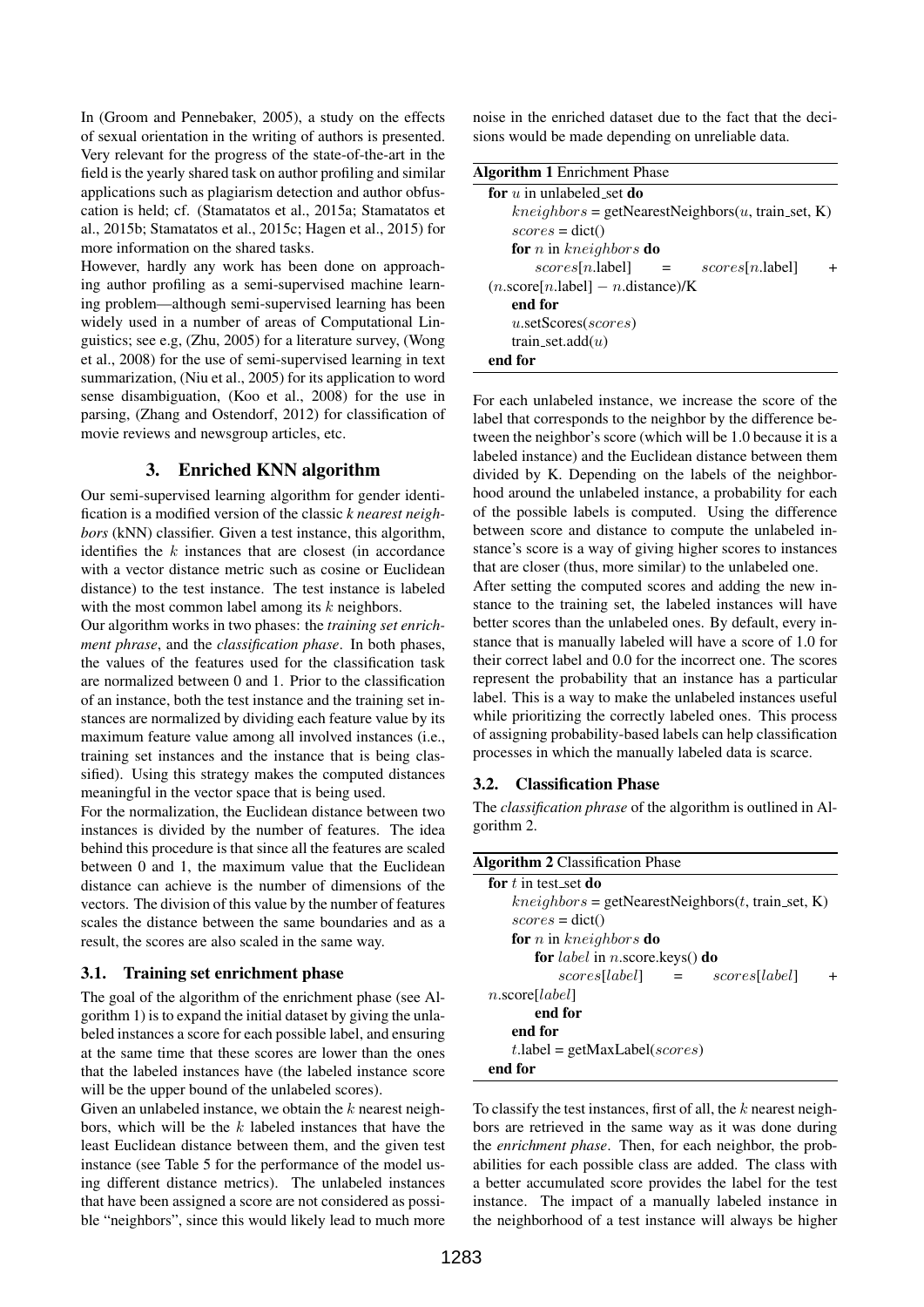than the impact of the instances that were added in the first phase.

# 4. Experimental Setup

In this section, we present the dataset on which the experiments were performed and the feature set that was used.

### 4.1. Dataset

The texts that compose the dataset that we use in our experiments are journalistic opinion columns in which the writer expresses his/her opinion about different topics such as economics, current news or politics. These columns were crawled from newspaper blogs. In total, 1136 posts were crawled from different sources. Table 1 shows the sources from which the opinion columns were retrieved.

| <b>Source Name</b>  |  |  |
|---------------------|--|--|
| <b>Dallas News</b>  |  |  |
| <b>NYDaily News</b> |  |  |
| Canberra Times      |  |  |
| The Telegraph       |  |  |
| The Guardian        |  |  |
| The Independent     |  |  |

Table 1: Data source list

Half of the texts in the retrieved dataset were written by men and the other half by women (only texts with only one author were considered). These texts were automatically crawled, cleaned from boilerplates and manually tagged by the gender of their author.

In the performed experiments, 113 texts (10%) were used as the initial training set (with known annotations), 113 texts (10%) as test set and the rest of the dataset as unannotated data.

# 4.2. Feature Set

State-of-the-art author profiling/gender identification proposals use mostly surface-oriented features: function words, most frequent words, triples and/or pairs of frequently co-occurring words, part of speech (POS)  $n$ -grams, punctuation marks, etc. Syntactic features are less often used; cf., e.g., (Cheng et al., 2009). However, from linguistics and philology we know that syntactic idiosyncrasies are also distinctive features of the writing style of individuals and groups of individuals who share demographic, social, cultural or gender characteristics; see, e.g., (Crystal and Davy, 1969; Biber, 1989; Strunk and White, 1999; Tufte, 2006). Therefore, syntactic features play in our setup an important role. Similar feature sets were used in (Soler and Wanner, 2014; Soler and Wanner, 2015), where the authors performed gender identification for blog posts as well as gender and language identification in a multilingual scenario.

The features have been extracted using the programming language Python and its Natural Language Toolkit<sup>1</sup>. For the extraction of the syntactic dependency features (see below),

the dependency parser from the MATE-tools has been used (Bohnet, 2010).

Each post in the dataset is represented as a multidimensional vector in which each dimension captures the value of a specific feature.

In total, five types of features are used:

Character-based Features that are composed of the ratios between upper cased characters, periods, commas, parenthesis, exclamations, colons, number digits, semicolons, hyphens and quotation marks on the one side and the total number of characters in a post on the other side.

Word-based Features that are composed of the mean numbers of characters per word, vocabulary richness, acronyms, stop words, first person pronouns (both first person singular and plural), ratio between words composed by 2 or 3 characters and the total number of words in a post, standard deviation of word length and the difference between the longest and shortest word.

Sentence-based Features that are composed of the mean numbers of words per sentence, standard deviation of words per sentence and the difference between the maximum and minimum number of words per sentence.

Dictionary-based Features that are composed of the ratios of discourse markers, interjections, abbreviations, curse words, and polar words (differentiating between positive/negative words as well as words that inspire other sentiments such as indifference, sadness, fear, etc. (Staiano and Guerini, 2014)) listed in dictionaries – again with respect to the total number of words in a post.

Syntactic Features that are composed of dependency syntactic features. In particular, the mean depth and width of the dependency trees in a post and the frequencies of individual relations in the dependency trees of the sentences in a post. The depth of the trees is defined as the longest path between the root and one of the leaves. The width is the maximum number of siblings at any of the depths of the tree. The depth and width of dependency trees can be interpreted as a measure of the complexity of the structure of the corresponding sentences. The mean number of different dependency relations used per sentence is also measured. This group of features is the largest one of the presented (it accounts for more than 50% of the total number of features).

# 5. Results and Discussion

To evaluate the effectiveness of our algorithm and the chosen feature set, we designed two series of experiments. In the first series of experiments, we tested its performance on our genuine task of author gender recognition. In the second series of experiments, we applied it to different datasets.

# 5.1. Author gender recognition

Two main experiments were carried out in the context of author gender recognition. As already mentioned above, in both, 10% of the dataset were used as training set, another 10% as test set and the rest as unlabeled instances.

To test the behavior of the feature set, we executed first only the *classification phase* (as outlined in Algorithm 2), using

<sup>1</sup> http://nltk.org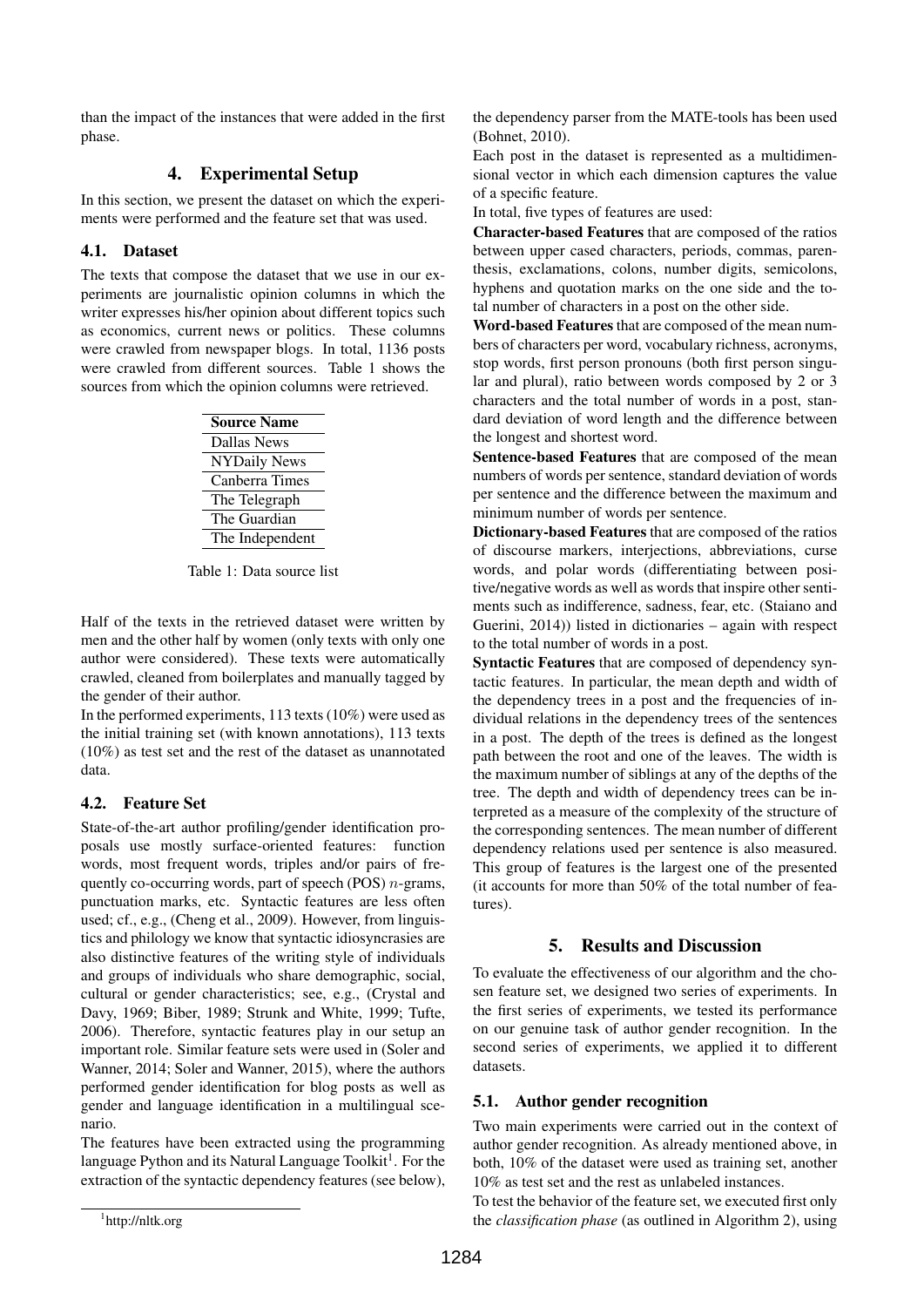10% of the dataset for training and another 10% for testing. Both sets contained the same number of instances per class. To evaluate the accuracy, the classification was executed 1000 times, changing randomly the training and test set in each execution. Table 2 displays the accuracy of the classifier for different ks, comparing it to three baselines that follow the "bag of words" approach and that consist in using the frequencies of the 300, 400 and 500 most common words in the training set for classification.

| K  | <b>Accuracy</b> | <b>BoW300</b> | <b>BoW400</b> | <b>BoW500</b> |
|----|-----------------|---------------|---------------|---------------|
| 12 | 74.19%          | 66.81%        | 66.61%        | 64.39%        |
| 22 | 72.80%          | 66.88%        | 65.67%        | 62.74%        |
| 27 | 71.06%          | 64.77%        | 63.20%        | 59.49%        |
| 34 | 69.51 $%$       | 65.89%        | 63.49%        | 59.56%        |
| 45 | $69.47\%$       | 62.77%        | 59.61%        | 56.10%        |
| 67 | 65.39%          | 59.65%        | 56.34%        | 54.32%        |

Table 2: Accuracy of the classification phase

We can observe that even if our classifier has only 113 instances for training and the same amount of instances for testing, the accuracies are quite good. To reach more than 70% of accuracy in these conditions is a good indicator that the chosen feature set is effective in distinguishing the gender of the authors.

To have a better understanding of the performance of our feature set and to see which features distinguish better between genders, we computed the information gain coefficients of the features. Table 3 shows the 20 most distinctive features (the features that are upper cased are frequencies of syntactic dependencies).

| <b>Feature Name</b>                   |
|---------------------------------------|
| Vocab. Richness                       |
| Interjections                         |
| <b>HYPH</b>                           |
| <b>TMP</b>                            |
| 2-character words                     |
| Upper cased chars                     |
| Word STD                              |
| Quotations                            |
| <b>Negative Words</b>                 |
| Dot frequency                         |
| Chars. per Word                       |
| <b>First Person Singular Pronouns</b> |
| Semicolons                            |
| Acronyms                              |
| Tree Width                            |
| VС                                    |
| <b>NMOD</b>                           |
| $\overline{\text{LOC}}$               |
| Abbreviations                         |
| <b>HMOD</b>                           |

Table 3: 20 most distinctive features

Some conclusions can be drawn from the list with the most distinctive features. First of all, it can be observed that syntactic features are very relevant: several dependencies are very distinctive. The width of the syntactic trees is also relevant. This measure can be seen as an indicator that the complexity of the discourse between genders differs. At the word level, we can say that the vocabulary richness and the number of characters per word are also relevant for gender classification.

It is also interesting to note that the percentage of negative words is equally relevant. This can be explained by the hypothesis that, in general, men tend to be less emotionally involved in the stories they write than women. The differences in the usage of first person pronouns is also noticeable. To explain this difference it could be hypothesized that men and women diverge in the degree of the tendency to write about themselves (rather than about people around them).

The second experiment measured the accuracy improvement that is obtained by executing both phases. First, the *classification* is executed, as it was done in the previous experiment. After that, the *enrichment phase* is executed and finally, the *classification* is run again with the enriched dataset (this process was also carried out 1000 times, randomizing trainining and test set each time). Table 4 shows the achieved improvements in accuracy.

| K   | Accuracy, initial | <b>Accuracy, enriched</b> |
|-----|-------------------|---------------------------|
| 12  | 74.19%            | 76.82%                    |
| 22  | 72.80%            | 74.32%                    |
| 27  | 71.06%            | 73.28%                    |
| 34  | 69.51%            | 72.69%                    |
| 45  | 69.47%            | 71.88%                    |
| 67  | 65.39%            | 69.89%                    |
| 80  | 60.01%            | 68.04%                    |
| 100 | 53.99%            | 66.96%                    |

Table 4: Accuracy of the combined classification and enrichment phases

We can observe that our classification algorithm achieves good accuracy already with a small sample of instances for training. We believe that this is due to the composition of the feature set we use. However, adding more instances in a semi-supervised fashion lets the classification further improve. More precisely, by adding 863 unlabeled instances, our algorithm improves for every  $k$ . Note that in the case of a considerably higher number of unlabeled data and the same number of labeled data, an instance selection process would be required to avoid introducing noise into the training set.

A simple instance selection could consist in the analysis of the standard deviation of the scores for each class of the unlabeled instances; the instances with a higher standard deviation in their score than a threshold would be added, the others would be discarded. For instance, if we have an instance with  $p(male)=0.55$ ,  $p(female)=0.45$  and an instance with  $p(male)=0.2$ ,  $p(female)=0.8$ , the second instance would be considered as clearly more useful. In small datasets it might not be that problematic, but in the case of thousands of instances, the instances with probabilities as in the first example would introduce a noise that could make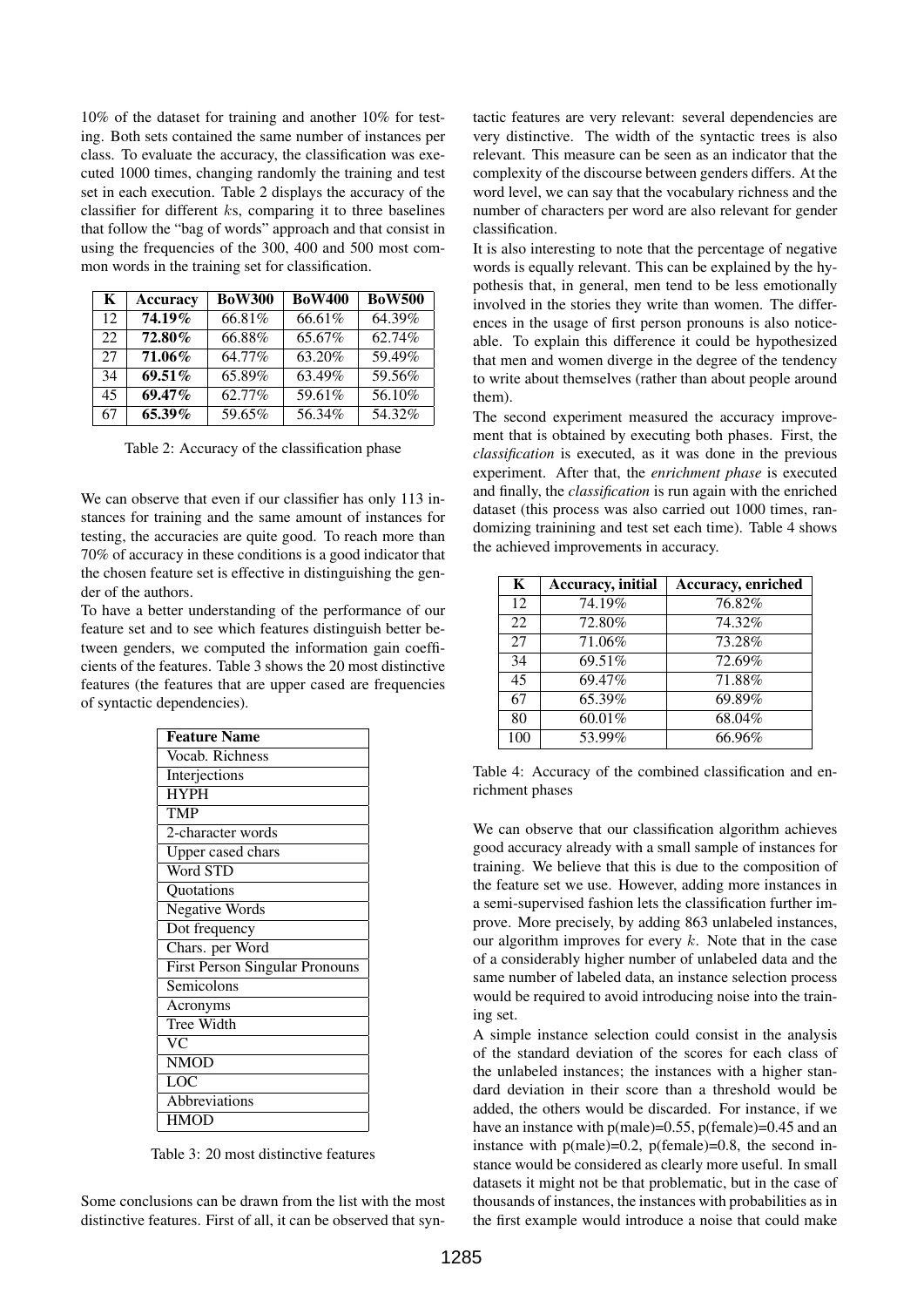the accuracy of the enriched classification decrease.

It can be also observed that the value of  $k$  is very significant for the classification. Higher values of  $k$  give the algorithm more information, but they can also make the classification more susceptible to noise and overfitting (also increasing the computational cost). The higher the number of analyzed neighbors, the higher the chance of finding that one or more of the neighbors are actually outliers or unlabeled instances labeled with a low reliability score. Lower values of  $k$  make the classification perform better. However, in bigger datasets, these values should be scaled accordingly, otherwise we would be analyzing local neighborhoods that might be too small to be representative.

To analyze the behavior of the described algorithm in its application to gender identification in more detail, we carried out an additional experiment in that we tested the algorithm using other metric distances in order to see how different ways to compute vector distance affect the accuracy and improvement of the model. In Table 5, we see the performance of the model for different distance metrics and different values of  $k$ . The displayed accuracies were computed as before, using 1000 random samplings of trainining and test sets, where each one of these sets constituted 10% of the dataset and the rest was used as unlabeled data.

| <b>Metric</b> | K  | Acc., initial | Acc., enriched |
|---------------|----|---------------|----------------|
| Euclidean     | 12 | 74.19%        | 76.82%         |
|               | 34 | 69.51%        | 72.69%         |
|               | 80 | 60.01%        | 68.04%         |
| Cosine        | 12 | 74.29%        | 75.96%         |
|               | 34 | 70.09%        | 71.85%         |
|               | 80 | 60.91%        | 68.38%         |
| Manhattan     | 12 | 77.32%        | 79.21%         |
|               | 34 | 71.88%        | 75.36%         |
|               | 80 | 61.16%        | 70.23%         |
|               | 12 | 60.70%        | 66.41%         |
| Chebyshev     | 34 | 58.18%        | 64.5%          |
|               | 80 | 52.90%        | 61.44%         |

Table 5: Performance using different distance metrics

According to the figures in Table 5, for each combination of  $k$  and distance metric, the accuracy increases after the enriching phase. This means that the algorithm is working as intended and that the enrichment process is effective. It can also be seen that the Manhattan distance achieves higher values of accuracy.

#### 5.2. Application to other domains

In order to assess whether our algorithm is equally performative when used for other applications, we applied it to two datasets publicly available in (Lichman, 2013): the *Banknote Authentication Data Set<sup>2</sup>* ("bank" from now on) and the *Image Segmentation Data Set*<sup>3</sup> ("image" from now on). These datasets are provided with lists of instances and their extracted feature values. The bank dataset consists of data that were extracted from images that were taken for the evaluation of an authentication procedure for banknotes. It is composed by 1372 instances, which have 4 features and 2 possible classes. The image dataset contains data described by high-level numeric-valued attributes. This dataset has 2315 instances, with 19 features and 7 different classes. To evaluate the performance of our model with these datasets as input, the same method as before was used: 1000 random samplings with 10% of the data were used as training set, the same amount was as test set, and, finally, the rest was used as unlabeled data. The chosen distance metric was the Euclidean distance. Table 6 displays the performance of the algorithm for both datasets for different values of  $k$ .

| <b>Dataset</b> | K  | Accuracy, initial | Accuracy, enriched |
|----------------|----|-------------------|--------------------|
| bank           | 12 | 91.05%            | 94.07%             |
|                | 34 | 83.68%            | 87.91%             |
|                | 80 | 74.15%            | 83.04%             |
| image          | 12 | 79.06%            | 83.49%             |
|                | 34 | 70.32%            | 75.65%             |
|                | 80 | 60.22%            | $72.22\%$          |

Table 6: Performance on publicly available data

We can see that the algorithm performs well in these datasets as well. The most important message we can derive from the obtained figures is that for every combination of dataset and  $k$ , the accuracy after the enrichment phase is higher than before the enrichment phase. This means that using unlabeled data to guide the classification is effective and useful not only in the author profiling case that was presented before.

### 6. Conclusions and Future Work

We presented a semi-supervised approach to gender identification in which unlabeled data is enriched by being probabilistically labeled depending on their neighborhood. Using small samples of labeled data and the enriched unlabeled instances, the performance of the process is improved.

We also showed that this approach equally works for other applications. Furthermore, we discussed a set of features that achieved very competitive accuracy on scarce training data and analyzed which features of the presented feature set are most distinctive.

In the future, we will apply the presented approach to author profiling in general (not only to gender identification). Furthermore, we are working on sexual orientation detection and the implementation of clustering (i.e., totally unsupervised) models for author profiling. We also plan to participate in the PAN Author Profiling task (Stamatatos et al., 2015b), to evaluate our approach and our feature set against other participants in the same setup.

### 7. Acknowledgements

The presentation of this work was partially supported by the ICT PhD program of Universitat Pompeu Fabra through a travel grant.

#### **References**

Argamon, S. and Shimoni, A. R. (2003). Automatically categorizing written texts by author gender. *Literary and Linguistic Computing*, 17:401–412.

<sup>&</sup>lt;sup>2</sup>http://archive.ics.uci.edu/ml/datasets/banknote+authentication

<sup>3</sup> http://archive.ics.uci.edu/ml/datasets/Image+Segmentation